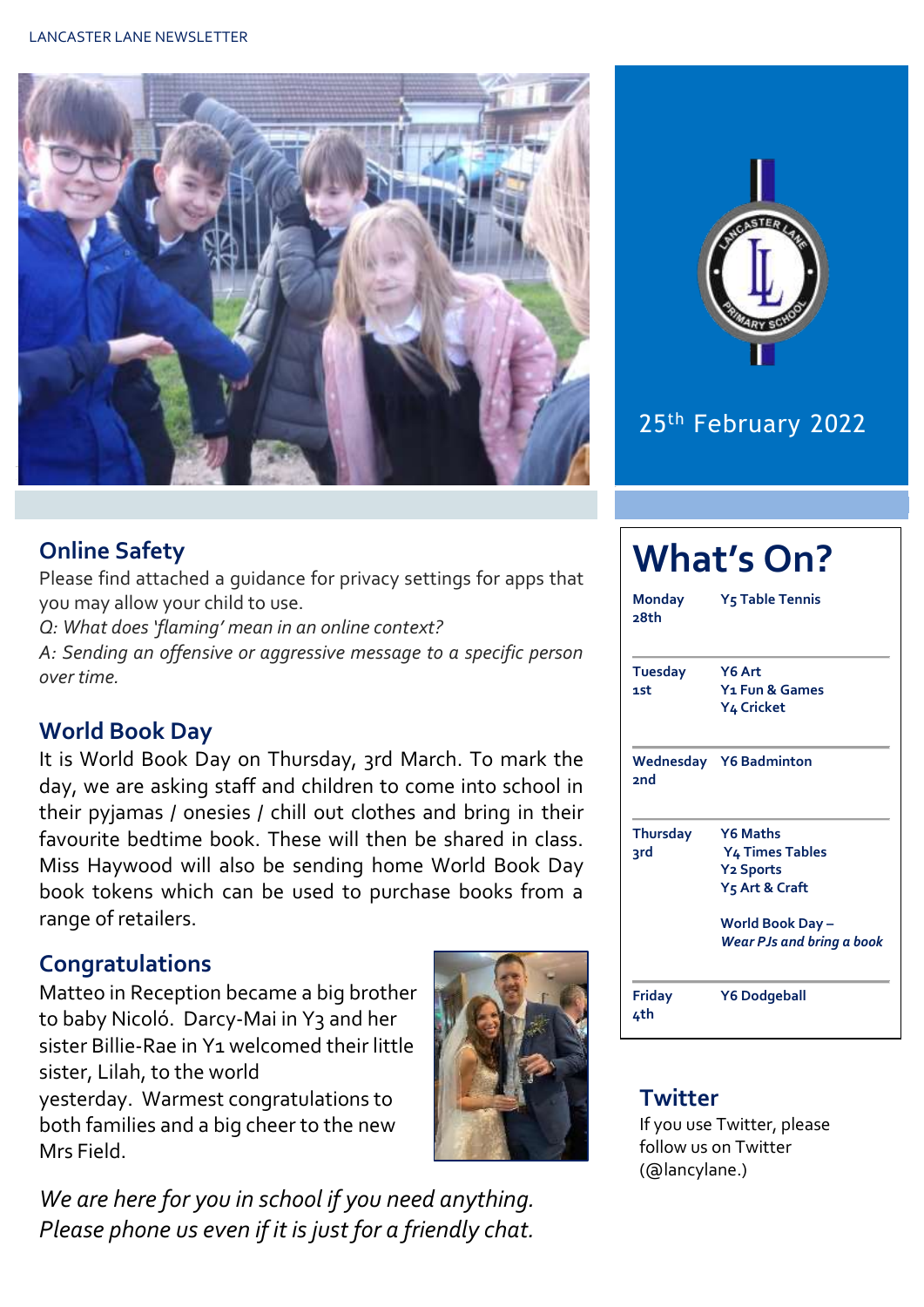

#### **Covid 19**

You will no doubt be aware that the rules regarding self –isolation if you test positive for Covid-19 changed in England yesterday. If a child has any of the main symptoms or a positive test result, the public health advice remains unchanged and is to stay at home and avoid contact with other people. Anyone with any of the main COVID-19 symptoms should order a test and is advised to stay at home while waiting for the result. If they test positive, they are advised to follow public health advice.

We are still awaiting advice from the local Public Health Team and will therefore deal with each case on an individual basis. Please phone school and speak to Mrs Geldard or Mrs Hankin if your child or a member of your household tests positive.

#### **Stoppers and Breakfast Club**

Breakfast Club and Stoppers are always able to meet your childcare needs before or after school. Sessions cost £3.50 and £8.20 respectively and places are booked online [https://lancasterlanecommunityprimaryschool.kidsclu](https://lancasterlanecommunityprimaryschool.kidsclubhq.co.uk/rdr?u=home) [bhq.co.uk/rdr?u=home](https://lancasterlanecommunityprimaryschool.kidsclubhq.co.uk/rdr?u=home)

**And finally…** When March comes in like a lion, it leaves like a lamb.

#### **PTA Events**

On Thursday, 17th March from 3.20pm – 4pm, there will be a Mother's Day Craft Night event for children to make a special gift for their mum, grandmother or special person. A ParentMail will be sent for you to sign your child up if they wish to come. The cost will be  $E_3$  per child and this will include a drink and a biscuit.

There will be an Easter bingo evening at 6pm on Thursday, 24th March. Further details about both events will be sent home next week.